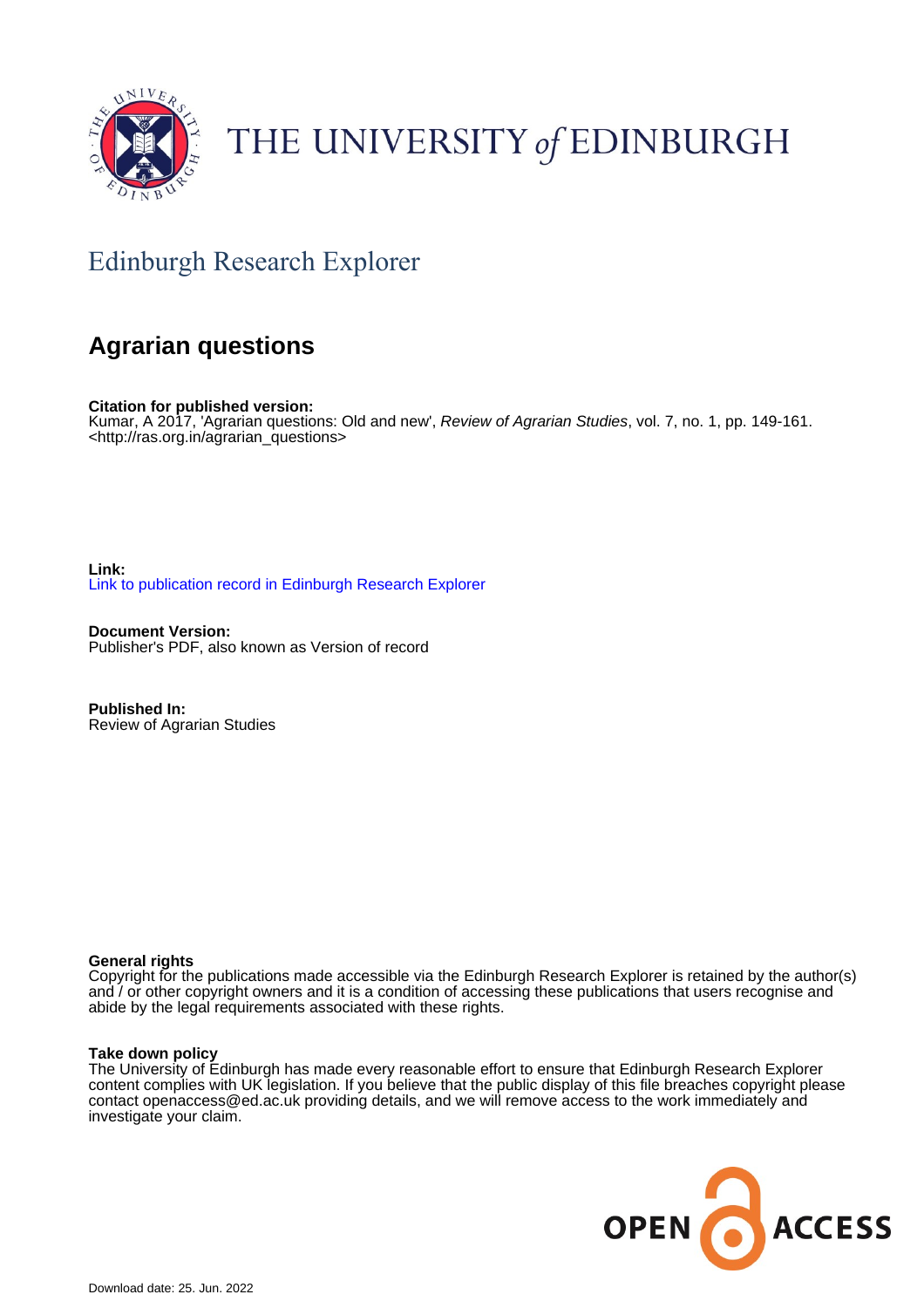BOOK REVIEW

### Agrarian Questions: Old and New

Awanish Kumar\*

Mohanty, B. B. (ed.) (2016), Critical Perspectives on Agrarian Transition: India in the Global Debate, Routledge, New York.

AGRARIAN TRANSITIONS: HISTORICAL DIVERSITY AND CONTEMPORARY EXPERIENCES

The history of agrarian development in countries like India is characterised by the persistence of mass poverty and increasing inequality in the countryside, with a large section of the population excluded from the growth spheres of economy and society. A majority of rural Indians remain engaged in agriculture even as the contribution of agriculture to Gross Domestic Product (GDP) falls. Agriculture in India has remained a low productivity, low-income economic activity. In social science literature, the nature of agrarian change is an important determinant of social transformation. The absence of decisive agrarian transition in the development process in India has been a fundamental barrier to improving the conditions of life of its people (see [Byres 1986\)](#page-11-0), even though there are lessons from recent history in other parts of the world that demonstrate that pre-capitalist relations in contemporary societies can be progressively transformed to overcome economic backwardness and expand freedom (see [Dobb 1951; Byres 1995,](#page-12-0) [1986](#page-11-0)).

The volume under review sets out to answer five questions. The first relates to the nature of changes in India's agrarian economy under neoliberal globalisation. The second asks whether changes under global capitalism reflect a transition from a rural and semi-feudal economy to an urban and industrial capitalist economy. The third relates to the nature of agrarian transition and whether this transition conforms to the classical model. The fourth highlights regional diversity in terms of agrarian changes and development, and documents the experiences and responses to the transition from different regions and states. The final question relates to the responses of various agrarian classes and interest groups to the transition.

\* Tata Institute of Social Sciences, awanishkumar86@gmail.com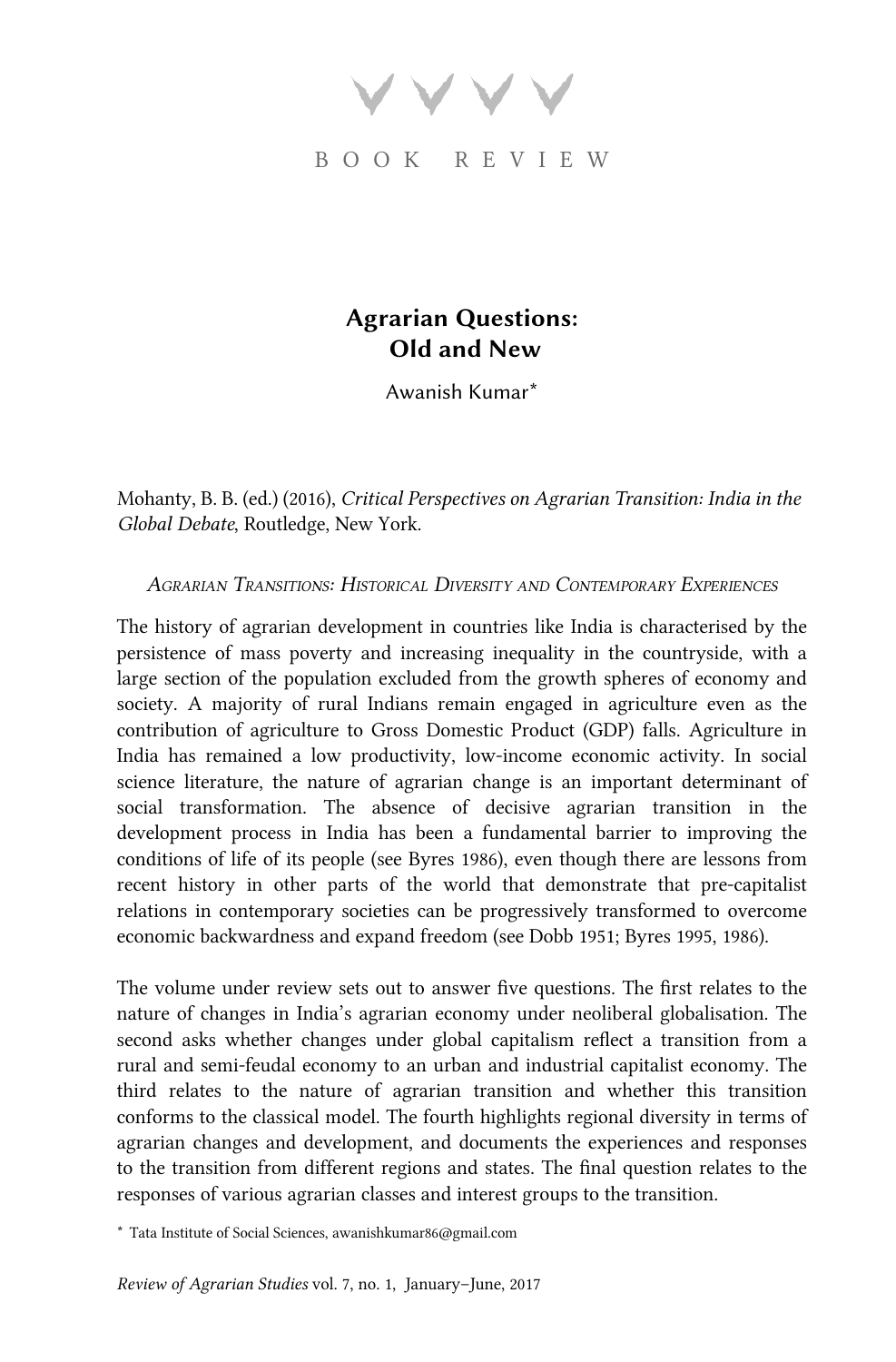At a more general level, the volume engages with and responds to an important contemporary debate. In the Byres-Bernstein polemic, [Byres \(1986,](#page-11-0) [1995](#page-12-0), [1996\)](#page-12-0) argued that successful national development has almost always been preceded by successful agrarian transition. In an analysis of agrarian transitions across different societies over the last two centuries, [Byres \(1986\)](#page-11-0) identified six paths (namely, the English, the Prussian, the American, the French, the Japanese, and the Taiwanese or South Korean paths), in which the agrarian question was resolved through various forms and degrees of "agrarian transition." He points out three general paths of agrarian transformation in backward societies. Though he considers the transition to capitalist agriculture to be the most significant, other paths, namely, the socialist path and what he calls the populist path are also discussed. [Byres \(2003\)](#page-12-0) maintains that the classical processes of social class differentiation within the peasantry will create a dynamic and forward-looking class of capitalist farmers. This class will be more productive and contribute to national capitalist development by supplying surplus to urban areas and developing a home market.

[Bernstein \(1996, 2006\)](#page-11-0) critically elaborates on Byres' writings on the subject of agrarian transition. Classical political economy viewed agriculture as important for capitalist transformation for various reasons. It was the sector that could supply surplus for urban capitalist industrialisation and cheap wage goods for industrial workers. A population engaged in agriculture also expanded the home market for industrial goods. According to Bernstein, in an open economy post-globalisation, the import of goods and services, including foodgrain, has become easier, with mobile capital providing support to industry. These processes have meant that global capitalist development can proceed without resolving the agrarian question at the national level. In this context, Bernstein distinguishes between what are called the "agrarian question of capital" and the "agrarian question of labour." While the agrarian question of labour might still be of some analytical relevance for developing societies, the agrarian question of capital has ceased to be of any importance because of globalisation and its associated processes. The "agrarian question of capital" has been bypassed in the national development project of backward societies. First, he suggests that under capitalist agriculture, people are either capitalist farmers, petty commodity producers, or labourers and therefore, no transformation is possible. Secondly, in the classical agrarian transition process, the necessary linkage between agriculture and industry is forged and taken forward by the state. Bernstein argues that in the post-globalisation period, the state is either unwilling or unable to play this role. Capital is no longer constrained by national boundaries. National industrial development cannot be separated from international capital and global commodity chains. Land reform as a means of uniting landless or small peasants against landlords is a strategy that has lost relevance as national capital no longer looks toward "accumulation from below" for its sustenance (see [Lerche 2013](#page-12-0) for a longer discussion). The main contradiction here is between capital and labour. On the other hand, [McMichael](#page-13-0) [\(2009\)](#page-13-0) has argued that with the dominance of global corporate food regimes,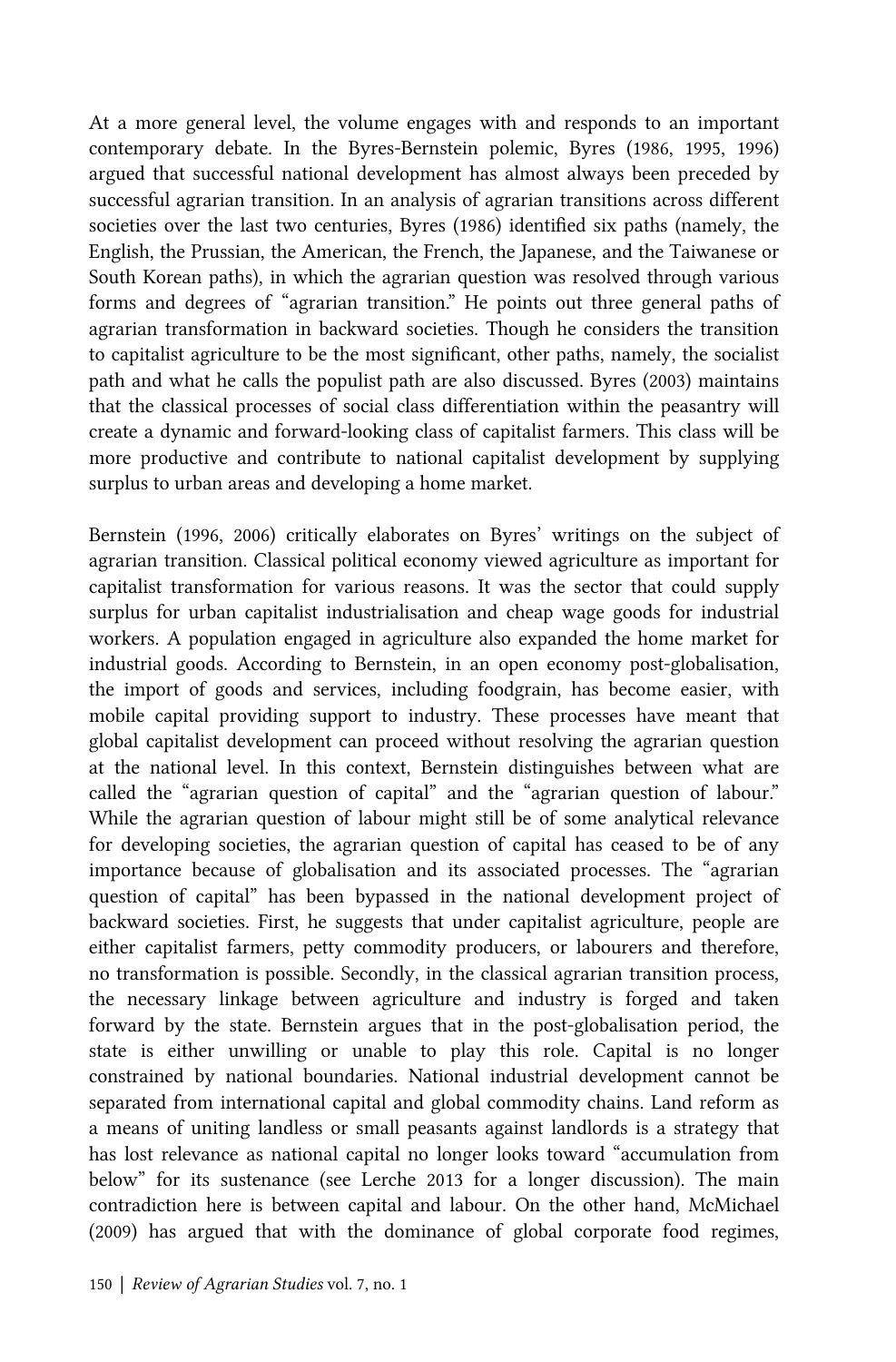the main contradiction is between the peasantry and the global network of agro-capitalism.

The first section in the volume under review is titled "Agrarian Transition: Theoretical Discourse." It is followed by a section titled "Global Capitalism, Neoliberalism and Changing Agriculture." The final section is "Agrarian Transition: Regional Responses." In their opening chapter A. Haroon Akram-Lodhi and Cristobal Kay dissociate themselves from Bernstein's idea of redundancy of the agrarian question under globalisation. Taking their lead from the "historical puzzles" put forward by [Byres \(1996, 2003\)](#page-12-0), they contest the widely held linear view of agrarian transition and development, often attributed to Marx and argue that diverse experiences of agrarian transition, both successful and unsuccessful, are consistent with Marxist political economy.

This perspective – that Marx viewed the small-scale pre-capitalist peasantry as a structural impediment to the full fruition of the capitalist mode of production – is very widely held. It is also, in our view, false. (p. 55, volume under review).

The authors emphasise that capitalist penetration and consolidation in agriculture has always been a complex and contradictory process. This means that the presence of hybrid forms of the subsumption of the labour process by capital with various pre-capitalist means of labour control and surplus appropriation is entirely compatible with capitalist agrarian transition.

In "Revisiting Agrarian Transition: Reflections on Long Histories and Current Realities," Henry Bernstein points to the incomplete nature of agrarian transition in most countries of the South, including India. Drawing from Byres, he defines the classical agrarian question as consisting of three elements of the agrarian question (AQ). These are the problematic of politics (AQ1), of production (AQ2), and of accumulation (AQ3). AQ1 is associated with Engels, and concerns the political choices available to Socialist and Communist Parties, with reference to the peasantry under transition. The second (AQ2) is attributed to Kautsky and Lenin, who were concerned with finding out the nature of capitalist development in agriculture. The last (AQ3) concerns the role of agricultural surplus in the process of industrialisation of a society. Agriculture, in particular, is a prime source of accumulation for industry. According to Bernstein, Byres gives AQ3 precedence over AQ1 and AQ2 in this schema. If capitalist industry dominates social formations, the agrarian question ceases to have relevance. Substantiating this point, he notes that the increasing globalisation of agricultural production and markets, alongside a growth in productive forces of capitalist agriculture, has meant that the agrarian question of capital (AQ2 and AQ3) is no longer important. This is not only a contrarian understanding of the classical agrarian question but also of globalisation. Pointing out the inadequacies of the classical agrarian question, or paths to capitalist transition in agriculture by rejecting class analysis as a mode of investigation, and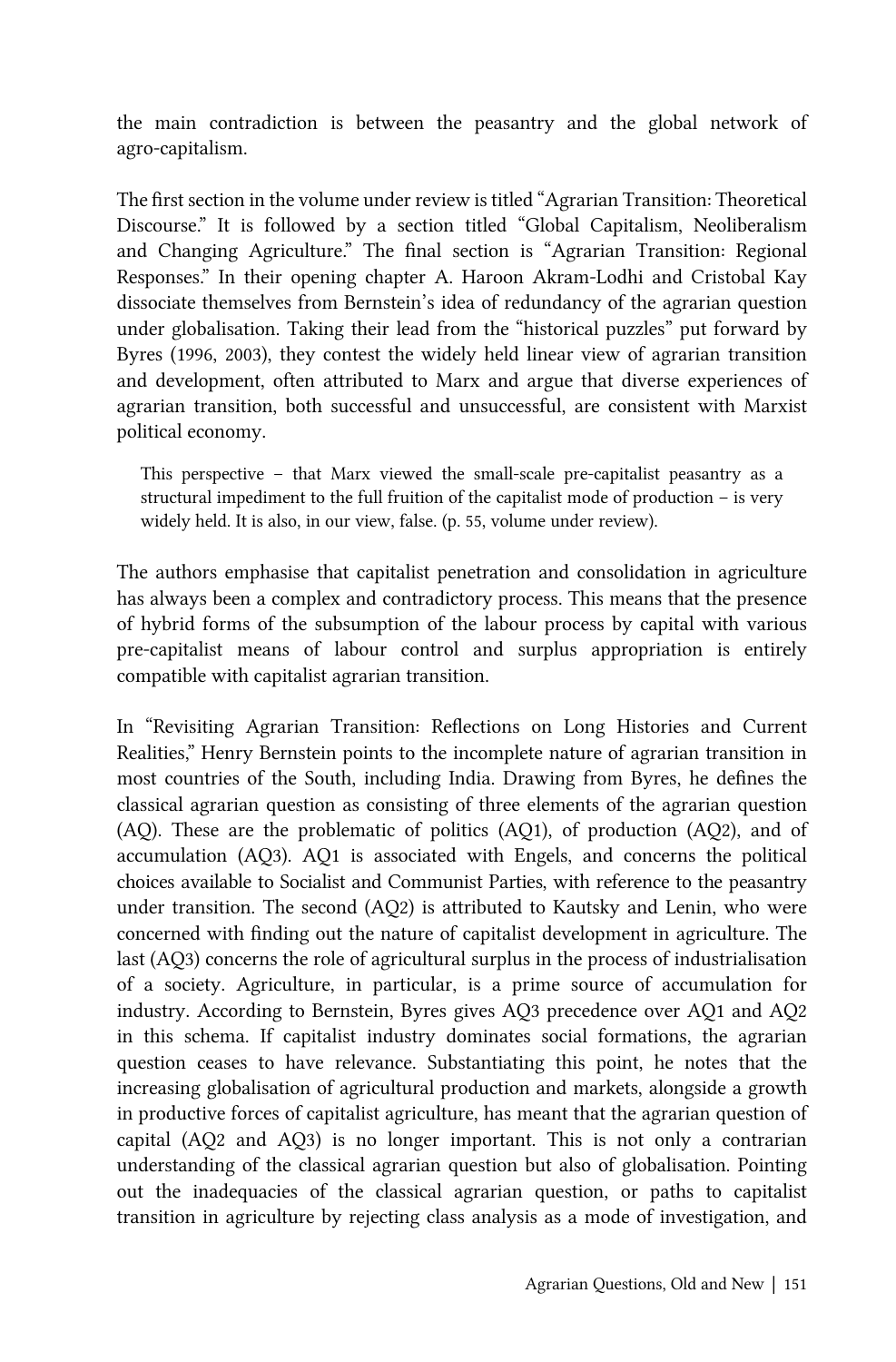class conflict as a focus of analysis, has become common in academia. Bernstein concludes the chapter with a warning to scholars that the challenges of studying agrarian change across the world cannot be fulfilled by falsifying "inherited notions of (agrarian) transition."

In the chapter on the peasant question in contemporary Asia, with special reference to India, D. Narasimha Reddy counters Bernstein's argument that the peasant question that formed the core classical agrarian question has been superseded in the wake of globalisation. He identifies two concerns related to the land-to-the-tiller agenda expressed by the Left on the land question. First, redistributive land reforms would allot small parcels of land to peasants but not lead to any gain in productivity. The second concern relates to the availability of land for redistribution in India, a problem that some observers have raised. Regarding the first, while the agrarian question of capital may not be as significant as in the past, the argument can be countered from a social justice perspective. Reddy points out that ceiling-surplus land is only one type of land available, and that it can be clubbed with "cultivable" government land and "Bhoodan" land, with government support. Bernstein's argument on the irrelevance of the agrarian question of capital may not be applicable to India as the rural population continues to face a livelihood crisis owing to a combination of factors, both historical and current. The other argument, which examines the contradiction between the "peasantry" and global corporate chains, is doubtful in the case of India.

Utsa Patnaik, in a chapter titled "Capitalist Trajectories of Global Interdependence and Welfare Outcomes: The Lessons of History for the Present," counters a number of inherited and widely-held assumptions about the history of capitalist development in developed countries. Such assumptions expect developing countries to follow a process of development similar to developed countries. Another assumption states that the primitive accumulation of capital involved displacement of peasants from their land, concentration of landed property through enclosures, and the absorption of the peasantry in more productive domestic industries. This capitalist transformation of agriculture created the conditions for domestic industrialisation. Patnaik disputes the historical validity of both observations and argues that conditions in developing countries are different from those in developed countries. The failure of the agricultural revolution in England, for instance, did not impact industrialisation because of the presence of colonies. With the advent of neoliberalism and global corporate interest in land and rural livelihoods, the agrarian question has become more important than ever.

D. N. Dhanagare, in a chapter on the neoliberal state and agrarian crisis in India, begins by pointing out that while the contribution of the agricultural sector to national GDP has fallen, a substantial section of the population continues to rely on the sector for employment. He discusses contract farming and bonded labour, and concludes that neoliberal state policy is responsible for the agrarian crisis.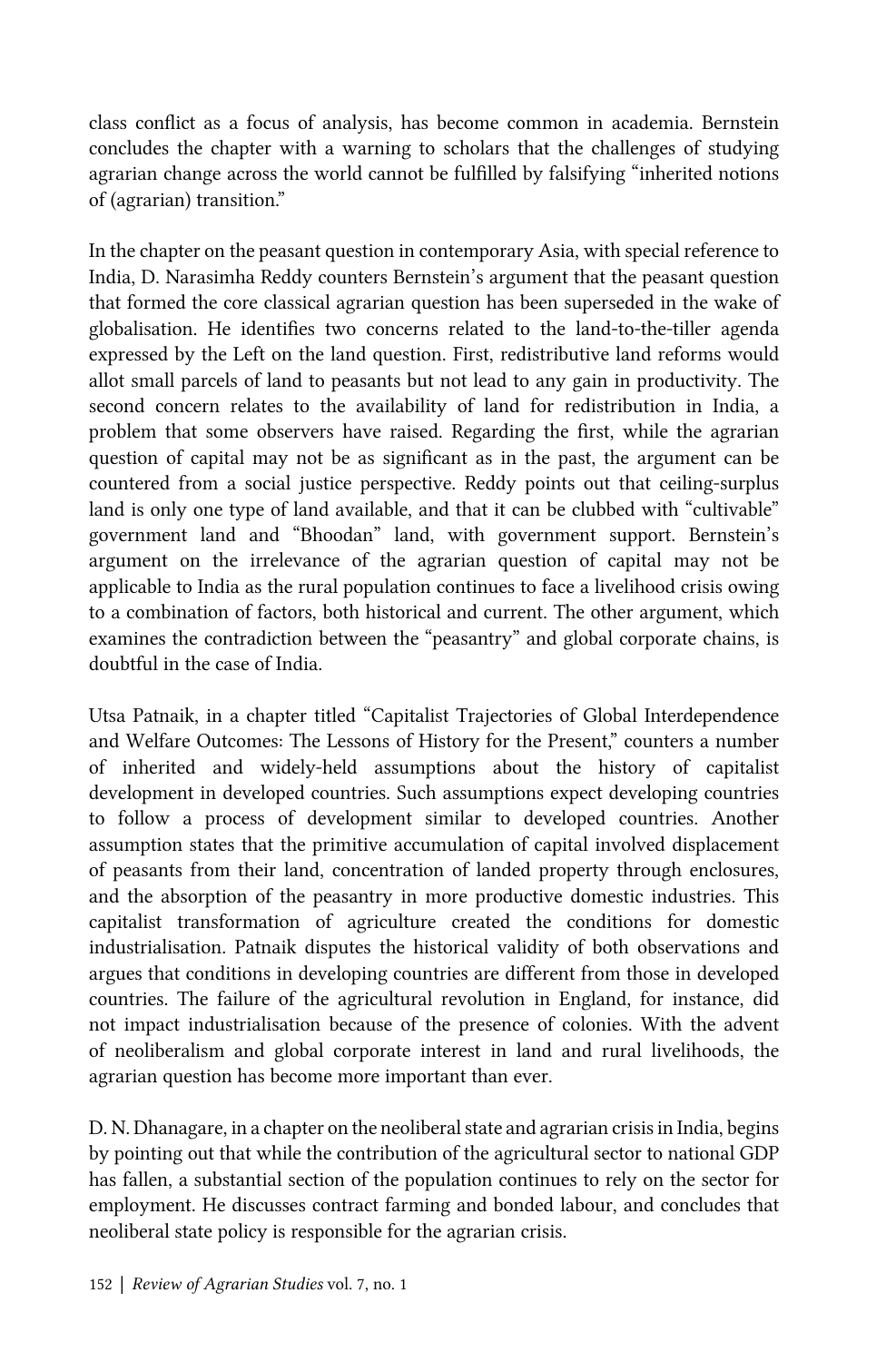In another chapter, B. B. Mohanty and P. K. Lenka review the relationship between capitalism and the peasantry in India. Post-Independence agrarian changes have led to a process of differentiation and proletarianisation within the peasantry. Landlessness has increased along with inequality in land distribution in rural India. The share of rural households that do not cultivate any land has increased from 38.7 per cent in 1993–4 to 48.5 per cent in 2011–12, marking a process of depeasantisation. The number of rural main workers within total main workers has seen a decline, signalling increased migration from rural to urban areas. The processes of impoverishment and proletarianisation of the peasantry are more significant in the agriculturally advanced States of Punjab and Haryana and industrially advanced States such as Gujarat and Maharashtra.

The last section of the volume has four articles that focus on individual states: Judith Heyer writes on Tamil Nadu, Daniel Munster on Kerala, Santanu Rakshit on West Bengal, and Sukhpal Singh and Shruti Bhogal on Punjab. Heyer's article discusses the loosening ties of patriarchy among the Gounders in Coimbatore. The article is based on the author's long-term academic engagement with the society and economy of a region where industrialisation has taken place and drawn people away from villages. With the expansion of the non-agricultural sector, fertility rates have gone down, and wages for female labour have increased, though they continue to be lower than wages for male labour. Education for women has made significant differences to their lives and work.

Munster's article on Kerala discusses the Zero Budget Natural Farming (ZBNF) method as a response to the persistent agrarian crisis and farmer suicides in Wayanad district. Munster endorses the Marxist view on ecology, though he believes that a more "farmer-focused" alternative is required. He presents the ZBNF as an alternative to dominant production and exchange paradigms with its new techniques of cultivation and limited dependence on external markets. The ethnographic study in Wayanad is situated in a context of despair and pronouncements of "ellam poyi" ("Everything is gone," or "We have lost everything"). ZBNF occupies a unique space, distinct from the state and NGOs to the extent that even standard organic farming is deemed exploitative and "demonic." Many farmers under ZBNF in Wayanad district formerly practised organic farming with little control over their farming practices, while agencies for certification made organic farming unaffordable. ZBNF is different from organic farming in at least two aspects. First, the method of natural farming respects the autonomy of farmers. Secondly, the method has a strong focus on soil fertility and uses "jivamrita" prepared from cow urine and dung. According to Munster, though ZBNF farmers do not share an explicit anti-capitalist agenda – on the contrary, they may appear to be closer to Hindu right-wing approaches to the ecological question – they still present an alternative for the future.

Santanu Rakshit's article on West Bengal is located within the framework developed by Kalyan Sanyal. Based on empirical studies of villages, the article traces the emergence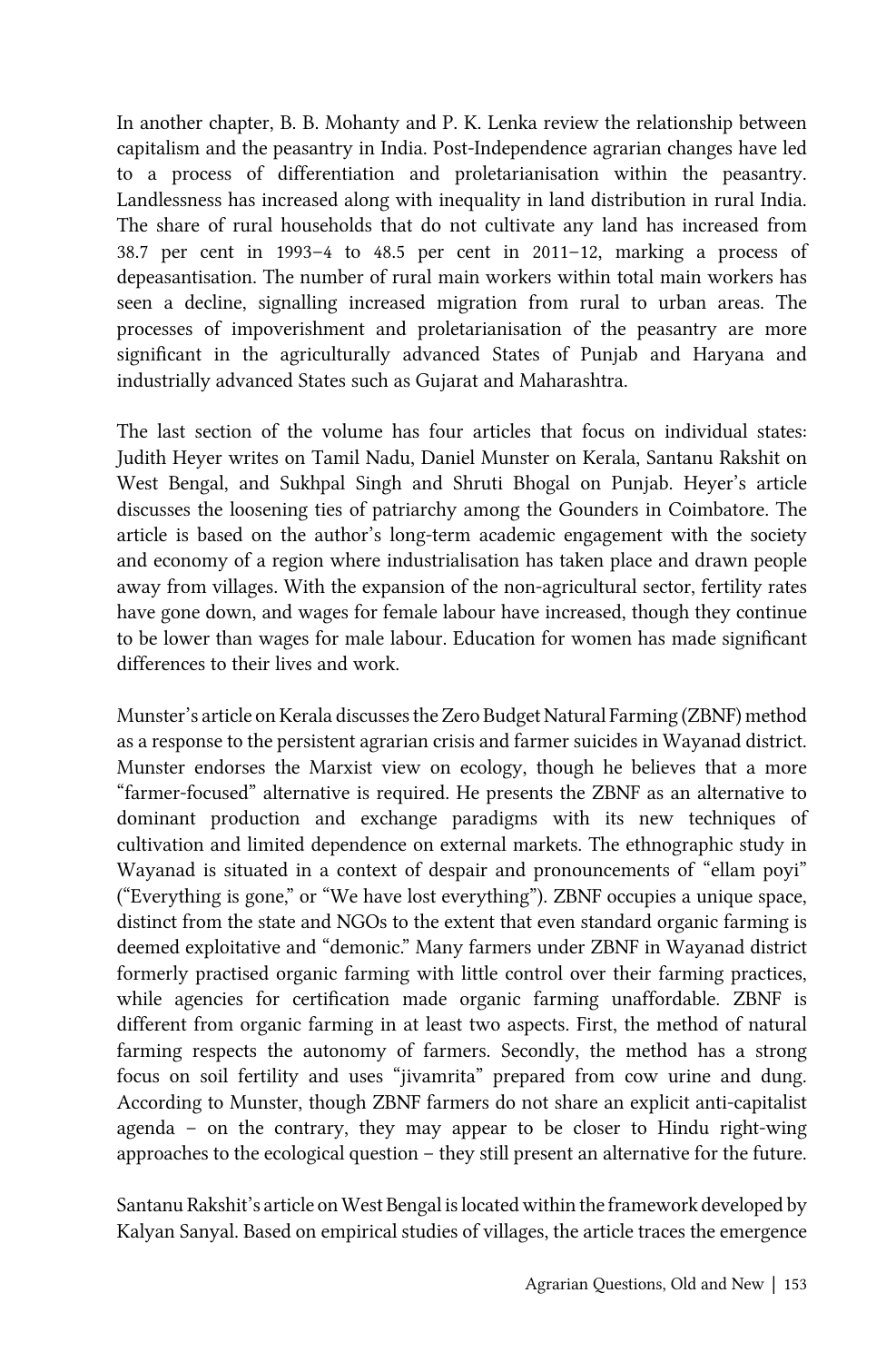of a small class of capitalist producers in the production sphere, and the process of "stressed commerce" experienced by small farmers in the exchange sphere. Socio-economic differentiation among the peasantry is not a sufficient indicator of capitalist development in agriculture. Instead, the author suggests that the agrarian sector of West Bengal is experiencing a primitive accumulation of capital.

The article on Punjab by Sukhpal Singh and Shruti Bhogal focuses on the condition of small and marginal farmers in the State. In recent years the number of small and marginal holdings in Punjab has declined, opposite to the national trend. This adds to the increased burden of debt that has led to farmer suicides in the State. A process of depeasantisation is under way, because of which 14.4 per cent of the farmers in the State have moved out of agriculture since 1991. About 45 per cent of these farmers were from the small and marginal landholding categories. The core issue continues to be the unviability of small-scale farming, a problem that has to be addressed through policy measures.

#### IS THE AGRARIAN OUESTION RELEVANT TODAY?

The volume under review addresses pressing theoretical issues in agrarian sociology and political economy. In several accounts, the agrarian question under globalisation is either reduced to the peasant question (Bernstein) or the ecological problem of contemporary development processes (McMichael). The implications of this debate are diverse. First, the debate has implications for the redistributive land reforms agenda. Byres supports land and agrarian reforms, and there is evidence to do so he argues. The so-called inverse relationship between farm size and productivity does not apply to capitalist agriculture ([Lerche 2013](#page-12-0)). On the other hand, [Harriss \(2013\)](#page-12-0) has the following hypotheses in the context of the emerging nature of the agrarian question in India.

(1) The differentiation and polarisation of peasant classes has nearly frozen; (2) land may no longer be so important as the basis of status and local power, nor serve as once it did to limit the livelihood possibilities of the poor, but inequality in landownership remains significant, and regional power based on landownership is still well established; and (3) the poor have loosened ties of dependence but exercise little leverage over the political space (pp. 357–8, also see [Patnaik 2014](#page-13-0)).

[Shah and Harriss-White \(2011\)](#page-13-0) acknowledge "the structure of agrarian property has clearly been transformed" (p. 14) with a lack of concentration of land and the persistence of small-scale peasant holdings. They note that much of the dynamism of contemporary agriculture is due to the presence of middle caste groups. Further, workers have not left agricultural work to join industry. Working households require multiple livelihood strategies. Caste identities have strengthened but caste as a system has collapsed and "rurality" as an empirical reality might belong to the past ([Gupta 2005](#page-12-0); see also [Gupta 2015](#page-12-0)).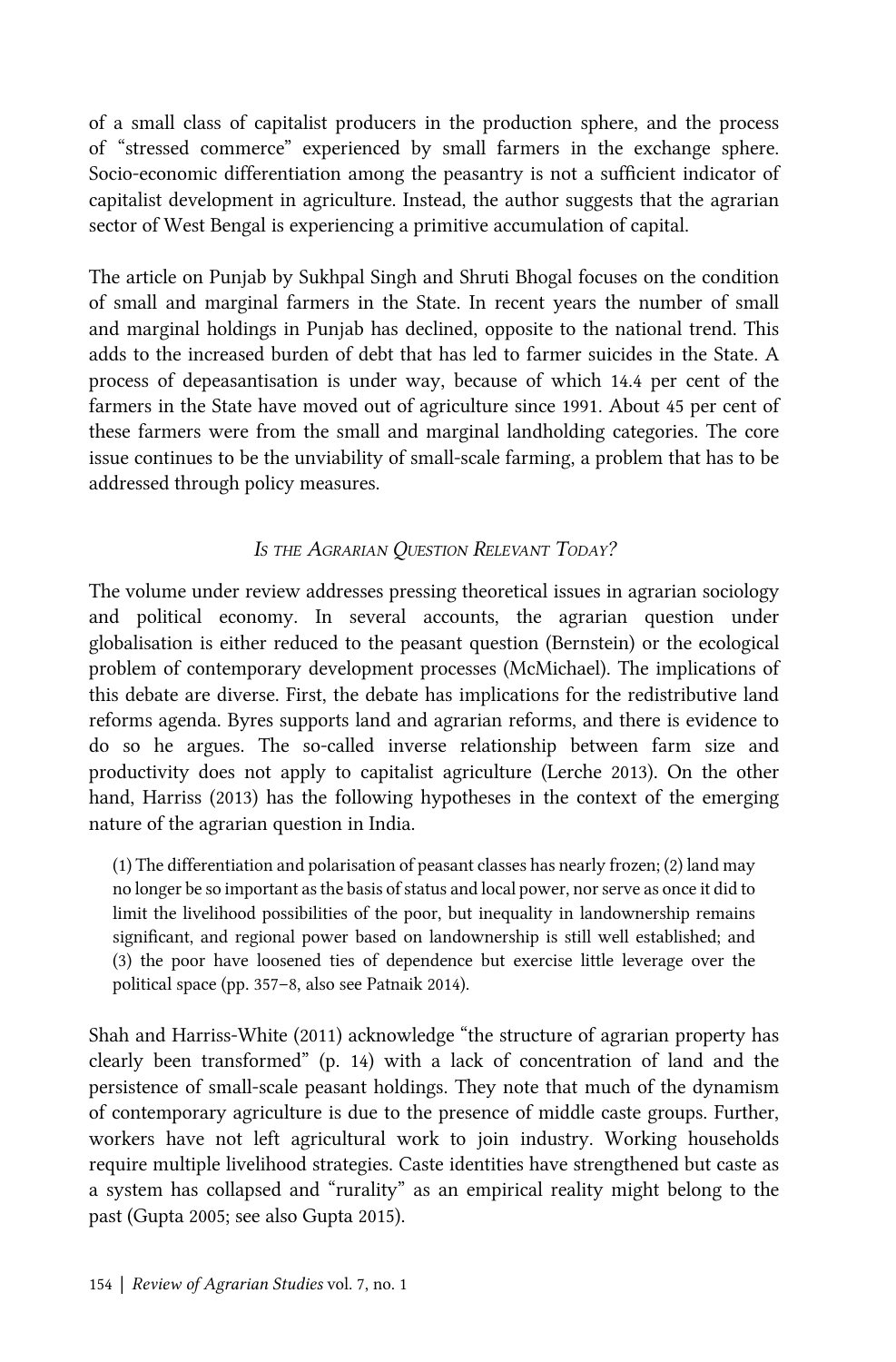Secondly, the role of the state in initiating progressive agrarian and social changes is under scrutiny. [Chatterjee \(2008\)](#page-12-0) argues that the peasantry no longer views the government as an alien institution. With the proliferation of government institutions, the peasantry has learnt to live with the state. Thirdly, however limited land reforms might have been, it has produced a class of landholders that is small but does not face direct opposition in the villages, as was historically the case. Fourthly, the relationship between the state and the peasantry is no longer an "extractive" one. Fifthly, peasants are not forced to move to cities, as was the case in the past. Much of the migration to cities and to industry is voluntary. Lastly, there is a desire among the peasantry and agricultural worker class to leave agriculture and move to towns owing to the promise of "anonymity" and "upward mobility."

A number of changes have taken place in the post-liberalisation period in the 1990s. First, corporate classes have assumed a position of dominance over the landed elite. Secondly, with the emergence of competitive federalism, regional party leaders have moved closer to international and national capital. Thirdly, the urban middle class has conceded to corporate morality in the wake of globalisation. Within this larger context, Chatterjee proposes a duality of civil society versus political society. While the urban middle classes employ managerial-technological ways to influence the state and support the capitalist class in accumulation, political society is dominated by the informal sector, the peasantry, or "non-corporate capital," which is not run on the logic of corporate capital or the morality of the bourgeoisie.

In sum, the relevance of the land and agrarian question is a matter of intense debate for politics and policy.

Put simply, the agrarian question in its classical form has three components. These include the nature, degree, and extent of development of capitalism in agriculture (i.e. capitalist development), the nature of classes that rise out of the development of capitalism (class formation), and the possibilities of class alliances and class struggle ([Ramachandran 2011](#page-13-0), p. 52). The agrarian sectors of underdeveloped societies are characterised by semi-feudal and pre-capitalist relations of production in agriculture and land. These include landlordism, various forms of petty tenancy, servitude and bondage of labour, and usury ([Patnaik 2007,](#page-13-0) p. 11).

The forces of differentiation of the peasantry and the progressive dissolution of feudal relations may undergo differing degrees of mutation in different contexts. Further, the process of transition from a pre-capitalist agrarian structure to capitalist agriculture has varied significantly across developing economies. As [Ramachandran \(2011\)](#page-13-0) argues,

The principle "seek truth from facts" has been a hallmark of the agrarian studies of classical Marxism and beyond: while we study economic trends and trends in agriculture for society as a whole, our understanding must be moulded also by local conditions and forms of agriculture. Such sensitivity to local conditions – to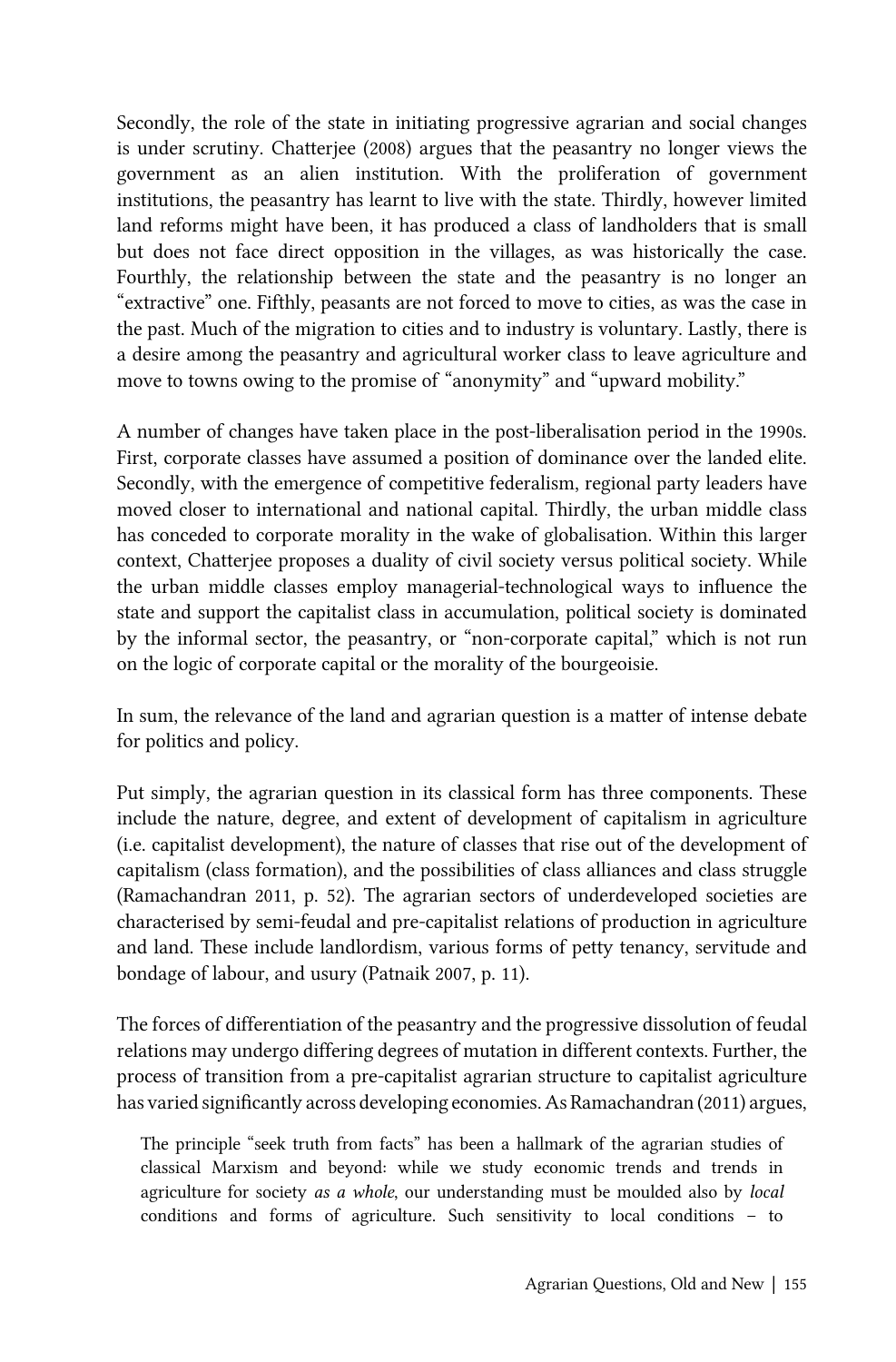agronomic and ecological conditions, to farming systems, to local social relations, to the history of land tenures, and to what Lenin called the "scale and type of agriculture" on individual farms – must characterise our study of agrarian relations. Variations in agrarian relations are not just a matter of differences in the level of development of the productive forces leading to some regions being more or less "capitalist" than others; the crucial feature of capitalist development in agriculture is, as Lenin wrote, that "infinitely diverse combinations of this or that type of capitalist evolution are possible." (p. 57).

The divergent experiences of agrarian transition across nations, namely, England, France, Prussia (referred to as "capitalism from above"), the United States ("capitalism from below"), Japan, and more recently, the South-East Asian region are instructive in this regard. T. J. Byres notes that the interaction between the role played by the state and the character of existing pre-capitalist social formations has often determined the nature of agrarian transition. In contrast to the experiences of successful agrarian transformations (differing in form, degree, and outcome), there are numerous examples of failed agrarian reforms in many developing economies. An interesting comparison, in this respect, is between the successful South-East Asian economies and the countries of Latin America. There is consensus among scholars on the crucial role played by the state in South-East Asia in completing the agrarian revolution, and the failure of the state in Latin American countries to pursue a process that began much before than it did in the South-East Asian economies (See [Kay 2002](#page-12-0); [Borras Jr., S. M., Kay, and Akram-Lodhi 2007\)](#page-11-0). We need to remember that the agrarian question, particularly in case of backward societies, has often been resolved in a contrasting and uneven manner. This provides a meaningful background for the analysis of agrarian transition in India in the post-Independence period.

The structural change model of economic development dictates that the size of the labour force employed in the primary sector, i.e., agriculture and allied activities, decline as the economy develops. The movement of the workforce towards the secondary and tertiary sectors signifies economic growth to the extent it usefully employs the surplus labour in a backward economy characterised by the perfectly elastic supply of labour in traditional sectors ([Lewis 1954](#page-12-0)). The proportion of people dependent on agriculture in India has shown little change whereas the share of agriculture in GDP has fallen [\(Kuznets 1957;](#page-12-0) [Sen 2002\)](#page-13-0). The agrarian structure provides a limiting basis for the expansion of agriculture-industry linkages, development of a home market, and modernisation of the economy. A backward social and economic system rooted in landlordism and caste has meant the development of agriculture in India has remained stunted. On the other hand, the employment elasticity of organised manufacturing and industrial growth has historically been low and the proportion of agricultural labourers within the workforce employed in agriculture has shown an increasing trend ([Patnaik 1983](#page-13-0)).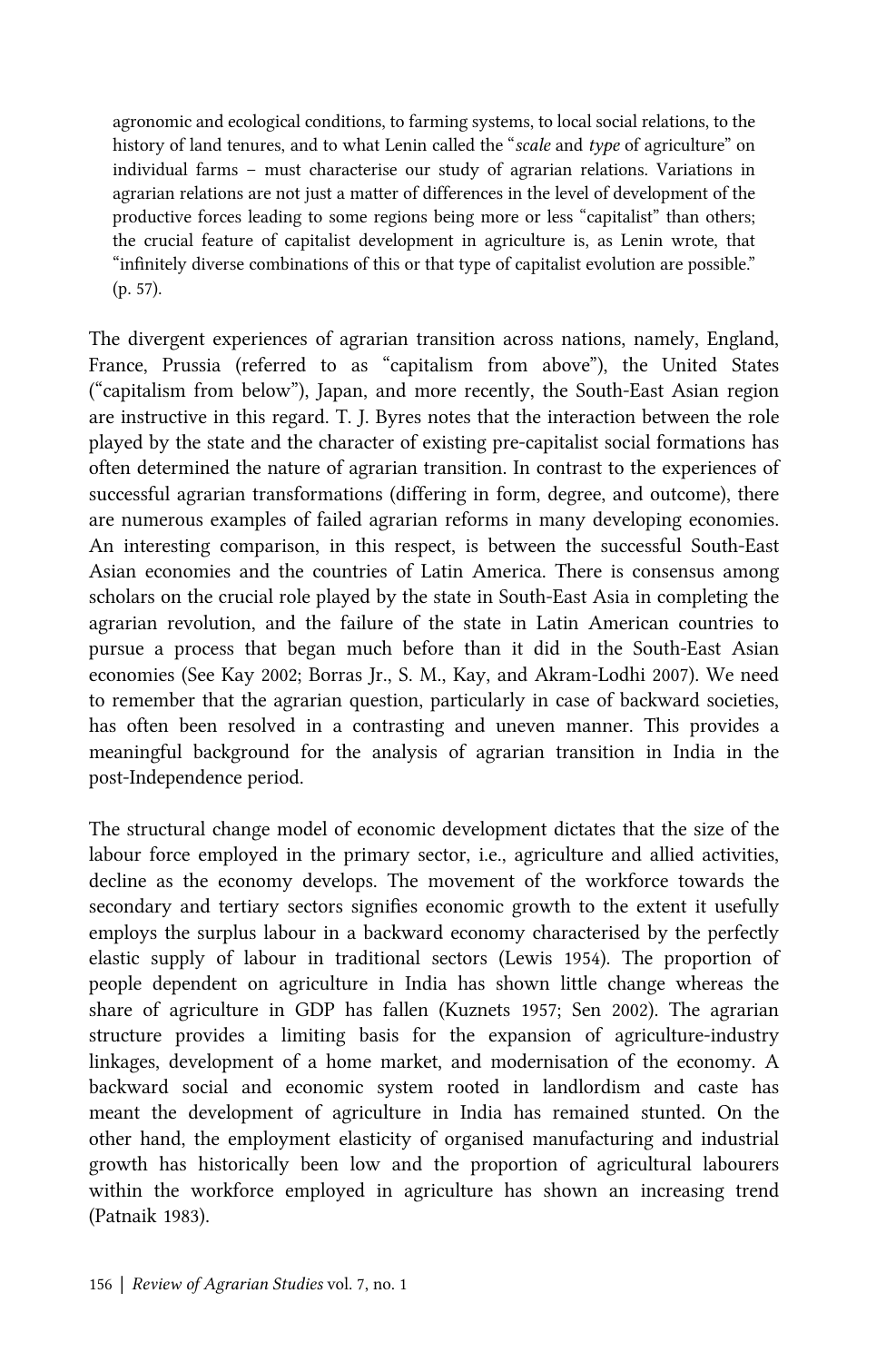The importance of agrarian relations in the process of development has been understood in various ways (see [Byres 1999;](#page-12-0) [Rao 1999](#page-13-0); [Ramakumar 2006](#page-13-0)). While the transformation of agrarian relations is crucial for the modernisation of the economy, it is equally important for enhancing the different freedoms of rural working populations. The village-agrarian system of India is based on a highly skewed landholding pattern but gains strength from extra-economic coercion, as enabled by the ideological structure of the caste system. The freedoms of workers in agriculture are controlled not only in the productive process but also within the larger social system of the village (see [Ramachandran 1990; Mundle 1979\)](#page-13-0). In this regard, land reforms in India have not succeeded in weakening landlordism and redistributing land. Extreme poverty and social backwardness have resulted in low levels of literacy, health, and sanitation for a majority of labouring households. The caste system not only mandates rigid social and occupational hierarchy, but physical and social control over labourers. As [Ramachandran \(1990\)](#page-13-0) notes, "the labourer in bondage and the free wage labourer stand at two ends of a continuum of degrees of unfreedom" (p. 170). Studies point out that backward agrarian relations and the caste system reproduce similar control mechanisms in an unfree labour regime, even in non-agricultural sectors [\(Heyer 2011\)](#page-12-0). In this sense, the agrarian structure determines the form and extent of political democratisation of village-social life and social and political movements.

The nature and relevance of the agrarian question under globalisation, especially in India, continues to be an important concern. A recent study by [Yadu and Satheesha](#page-13-0) [\(2016\)](#page-13-0) shows that the rate of landlessness among rural households has gone down over the period between 2002–3 and 2012–13 (see Table 1).

According to data from the National Sample Survey Organisation, any household owning less than 0.002 hectares is classified as landless, but this is an underestimation. The study defines effective landlessness as any household that owns less than 1 acre (0.04 hectares) of land. By this definition, landlessness has increased from 60.1 per cent in 2002–3 to 66.1 per cent in 2014. This is in addition to marginal holdings, which now constitute over 75 per cent of total holdings.

| Category of holdings | Percentage of households |             | Percentage of area owned |             |
|----------------------|--------------------------|-------------|--------------------------|-------------|
|                      | $2002 - 3$               | $2012 - 13$ | $2002 - 3$               | $2012 - 13$ |
| Landless             | 10.04                    | 7.41        | 0.01                     | 0.01        |
| Marginal             | 69.63                    | 75.42       | 23.01                    | 29.75       |
| Small                | 10.81                    | 10.00       | 20.38                    | 23.54       |
| Semi-medium          | 6.03                     | 5.01        | 21.29                    | 22.07       |
| Medium               | 2.96                     | 1.93        | 23.08                    | 18.83       |
| Large                | 0.53                     | 0.24        | 11.55                    | 5.81        |

Table 1 Landholdings in India, 2002–3 and 2012–13 in per cent

Source: [Yadu and Satheesha \(2016\)](#page-13-0)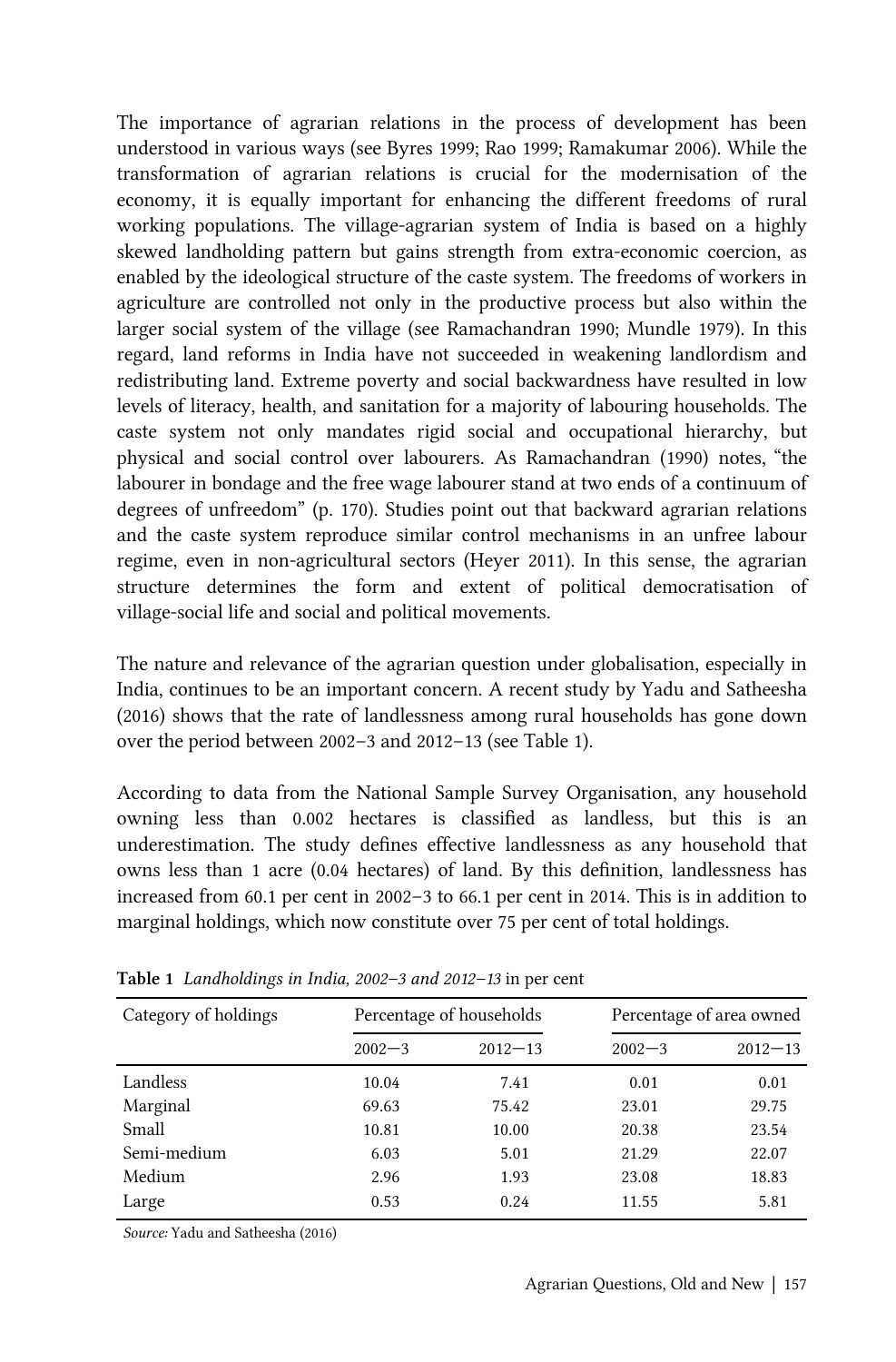Further, it is important to highlight the regional dimensions of agricultural growth and agrarian changes in India. States such as Punjab, Haryana, West Bengal, Kerala, and Tamil Nadu have less than 51 per cent of their workforce employed in agriculture, whereas Bihar has over 65 per cent of its workforce in agriculture ([Lerche 2011](#page-12-0)). The impact of the green revolution on class, regions, and crops has perpetuated a certain class structure in the country. Public investment in agriculture has fallen with the success of the second round of green revolution in the 1980s. At the same time, private investment in agriculture has not increased. Even today, government policies benefit the original beneficiaries of the green revolution as far as class, region, and crops are concerned (ibid.).

The volume successfully captures the nuances of the Byres-Bernstein debate, including its elaboration of the classical agrarian question, its contemporary relevance, and its diversity across societies. The larger lesson from the volume concerns the nature of agrarian change and the question of mobilisation for progressive agrarian transition. The volume establishes the need to take the agrarian question seriously and poses important questions on the relevance of the agenda for agrarian reform. The Communist Party of India (Marxist) (CPIM) has recently observed,

The fact that land is no longer the sole, or even dominant, source of income and economic activity for the class of landlords and big capitalist farmers has important implications for our movements, particularly the struggle for the seizure and distribution of landlords' land. The report suggests that we need fresh thinking on how to fight a class enemy of this type. In a situation where the hegemony and dominance of landlords and big capitalist farmers derives from their overall control of a wide range of economic activities and institutions in villages and their surroundings (and not solely or mainly from village-based exploitation), we cannot fight this class on the issue of land alone. While recognising the centrality of the land question, and the importance of the demand for comprehensive land reform, we also recognise that even the demand to identify, occupy, and redistribute ceiling-surplus land has become a demand that is not immediately realisable  $-$  for a variety of subjective and objective reasons  $-$  in many areas at the present moment ([CPIM 2016](#page-12-0)).

This is a clear assessment of agrarian changes in India over the last few decades. While the classical categories remain relevant, fresh thinking on the issue of popular mobilisation for the resolution of the agrarian question is needed. Understanding agrarian transition in India requires that two specific issues be taken into account. First, the current agrarian scene is a differentiated one, comprising the older landlord class and its allies (consolidated into the capitalist farmer and rich peasant class) and the majority of the peasantry, including landless agricultural workers. Landlessness has not declined and land redistribution continues to be a focal point for public mobilisation and policy advocacy. The articles by D. N. Reddy and D. N. Dhanagare testify to this observation. The village studies in different States of the country by the Foundation for Agrarian Studies (FAS) have made similar observations. The importance of agricultural work for landless and marginal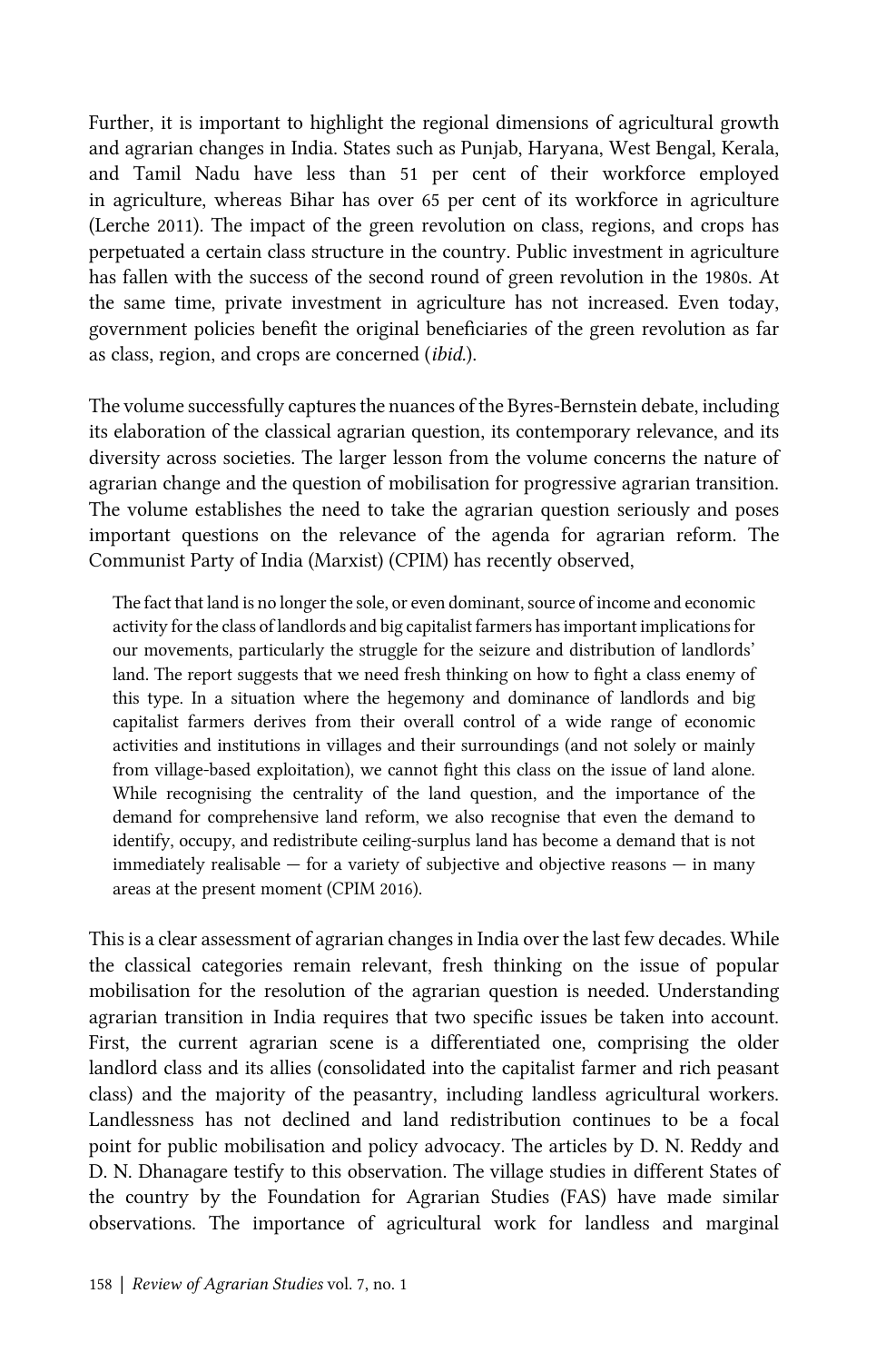<span id="page-11-0"></span>peasants has witnessed a sharp decline in the rural economy. The non-agricultural sector has registered rapid development, in terms of number of days of employment for manual workers in villages. However, in the absence of thoroughgoing agrarian reform, non-agricultural sectors have often replicated forms of labour in the agrarian system. The sources of power for the erstwhile landlord class and the new capitalist farmer class are now more diverse. In sum, while the process of agrarian transition in India has deviated from the classical and other experiences (not entirely unexpected given that even the classical cases present diversity rather than a uniform pattern of transition), a democratic society cannot be envisaged without resolving the agrarian question. The argument that the primary contradiction is between global corporate capital and a unified and homogenous peasantry may not be plausible in the Indian context.

The second aspect of agrarian transition in India relates to the specific experiences of Dalits, Scheduled Tribes, and women in agrarian social relations. As Habib writes, "the existence of 'untouchables' was thus a pillar of Indian peasant agriculture from very early times, ever since, that is, the food-gatherers and the forest folk were humbled and subjugated by settled agricultural communities" ([Habib 1963/2014,](#page-12-0) pp. 143–4; see also [Kosambi 1975\)](#page-12-0). In India, the landless class of wage labourers was, and continues to be tied to a specific social position in the caste hierarchy. A distinct class of landless agricultural labourers existed before the advent of colonial rule and the development of capitalist relations in agricultural production. This is a uniquely Indian problem and the land question for Dalits and Scheduled Tribes continues to pose a challenge to Indian society and polity. In the last few years, a number of socio-political movements for land or against land alienation have seen active and leading participation from Dalits and Scheduled Tribes. Issues related to land, livelihoods, and social dignity have been consolidated into newer demands. The democratisation of social and economic life is dependent upon the resolution of the agrarian question. With the growth of democratic consciousness, issues of land and caste have to be addressed in a unified way.

#### **REFERENCES**

Bernstein, H. (1996), "Agrarian Questions Then and Now," Journal of Peasant Studies, vol. 24, nos. 1–2, pp. 22–59.

Bernstein, H. (2006), "Is There an Agrarian Question in the 21st Century?" Canadian Journal of Development Studies, vol. 27, no. 4, pp. 449–60.

Borras Jr., S. M., Kay, Cristobal, and Akram-Lodhi, A. Haroon (2007), Agrarian Reform and Rural Development: Historical Overview and Current Issues, ISS/UNDP Land, Poverty and Public Action Policy Paper No. 1, Institute of Social Studies, The Hague.

Byres, T. J. (1986), "The Agrarian Question, Forms of Capitalist Agrarian Transition and the State: An Essay with Reference to Asia," Social Scientist, vol. 14, no. 11/12, pp. 3-67.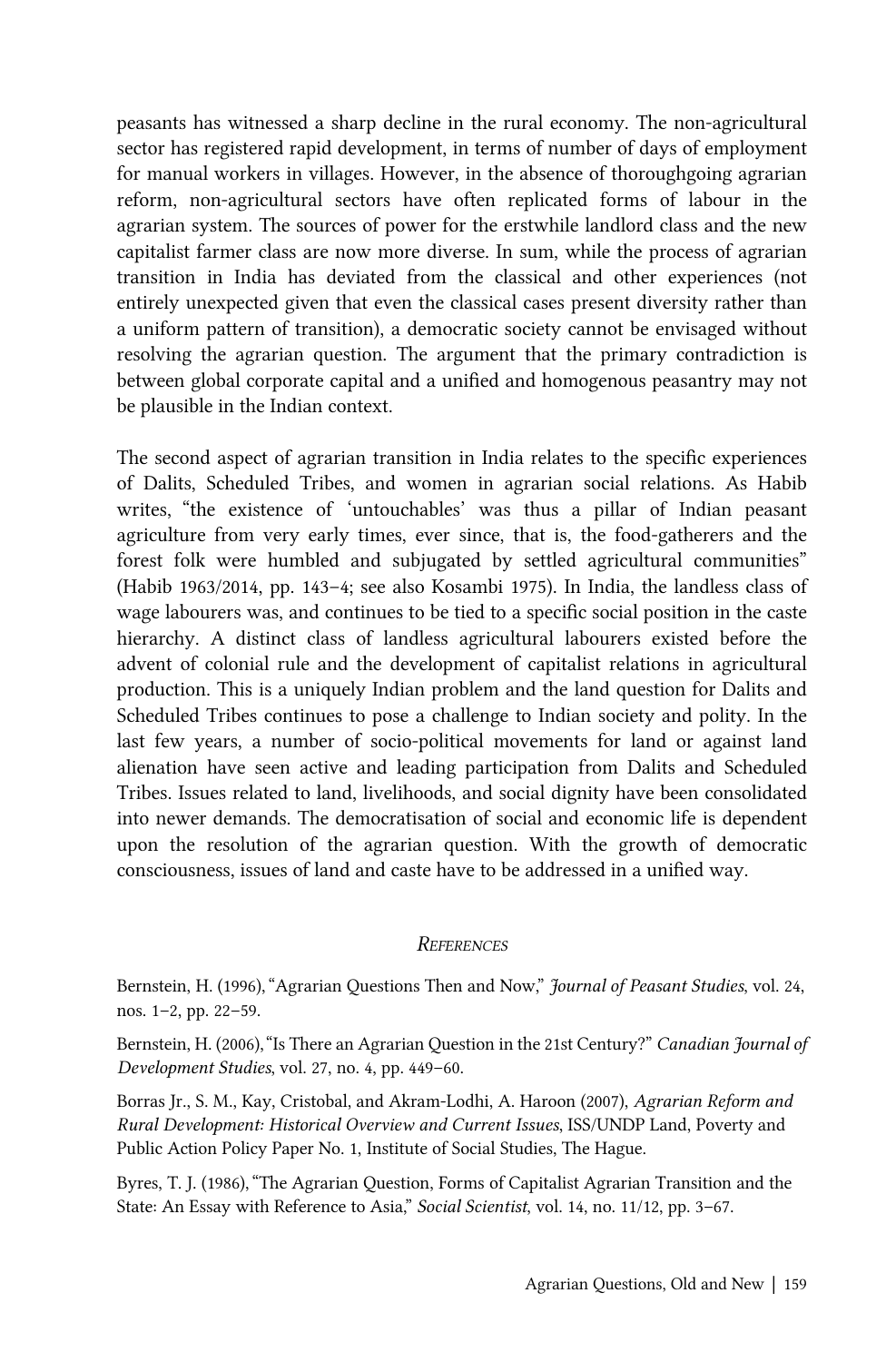<span id="page-12-0"></span>Byres, T. J. (1995), "Political Economy, Agrarian Ouestion and Comparative Method," *Economic* and Political Weekly, vol. 30, no. 10, pp. 507–13.

Byres, T. J. (1996), Capitalism from Above and Capitalism from Below: An Essay in Comparative Political Economy, Palgrave Macmillan, New York.

Byres, T. J. (1999),"Rural Labour Relations in India: Persistent Themes, Common Processes and Differential Outcomes,"in T. J. Byres, Karin Kapadia, and Jens Lerche (1999) (eds.), Rural Labour Relations in India, India Research Press, New Delhi.

Byres, T. J. (2003),"Paths of Capitalist Agrarian Transition in the Past and in the Contemporary World," in V. K. Ramachandran and Madhura Swaminathan (eds.), Agrarian Studies: Essays on Agrarian Relations in Less Developed Countries, Tulika Books, New Delhi.

Chatterjee, Partha (2008),"Democracy and Economic Transformation in India," Economic and Political Weekly, vol. 43, no. 16.

Communist Party of India (Marxist) (CPIM) (2016),"Report of Study Group on Agrarian Crisis," The Marxist, vol. 32, no. 2, April–June.

Dobb, Maurice (1951), Studies in the Development of Capitalism, Routledge and Kegan Paul, London.

Gupta, Dipankar (2005),"Whither the Indian Village: Culture and Agriculture in 'Rural' India," Economic and Political Weekly, vol. 40, no. 8, pp. 751–8.

Gupta, Dipankar (2015),"The Importance of Being 'Rurban': Tracking Changes in a Traditional Setting," Economic and Political Weekly, vol. 50, no. 24, pp. 37–43.

Habib, I. (1963/2014), The Agrarian System of Mughal India: 1556-1707, Oxford University Press, New Delhi.

Harriss, John (2013),"Does Landlordism Still Matter? Reflections on Agrarian Change in India," Journal of Agrarian Change, vol. 13, no. 3, pp. 351–64.

Heyer, Judith (2011),"Dalits in Industrialising Villages Near Coimbatore and Tiruppur 1981/2, 1996, and 2008/9," Paper presented at the National Seminar on Dalit Households in Village Economies, Sociological Research Unit, Indian Statistical Institute, Calcutta, 7–8 January.

Kay, Cristobal (2002),"Why East Asia Overtook Latin America: Agrarian Reform, Industrialisation and Development," Third World Quarterly, vol. 23, no. 6, pp. 1073–102.

Kosambi, D. D. (1975), An Introduction to the Study of Indian History, Popular Prakashan, Mumbai.

Kuznets, Simon (1957),"Quantitative Aspects of the Economic Growth of Nations: II," Economic Development and Cultural Change, vol. 5, no. 4, Supplement (July), pp. 1–111.

Lewis, W. Arthur (1954),"Economic Development with Unlimited Supplies of Labour," The Manchester School, vol. 22, no. 2, pp. 139–91.

Lerche, Jens (2011), "Review Essay: Agrarian Crisis and Agrarian Questions in India," Journal of Agrarian Change, vol. 11, no. 1, pp. 104–18.

Lerche, Jens (2013),"The Agrarian Question in Neoliberal India: Agrarian Transition Bypassed?" Journal of Agrarian Change, vol. 13, no. 3, pp. 382–404.